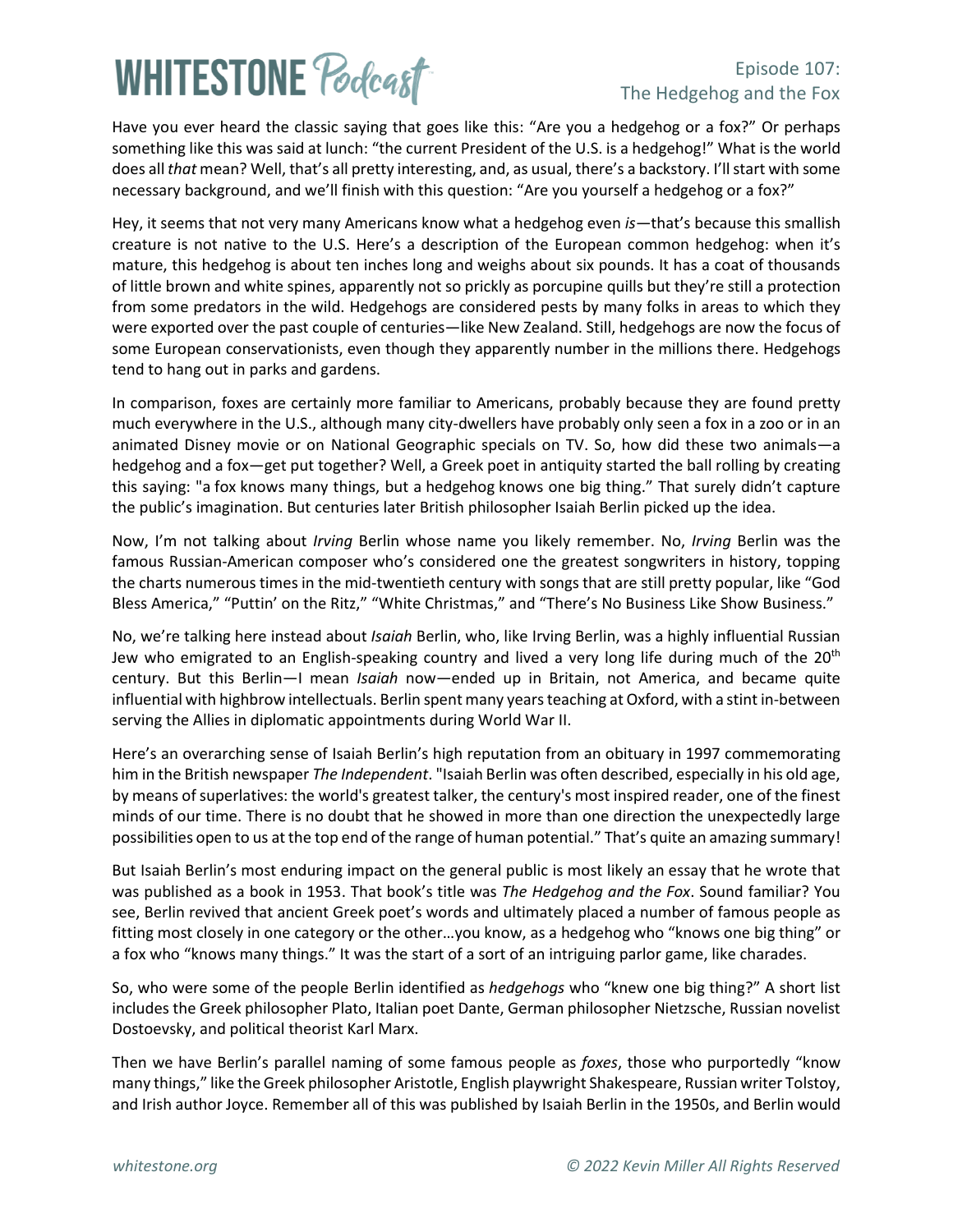## **WHITESTONE Podcast**

### Episode 107: The Hedgehog and the Fox

naturally be focused on his areas of interest, like philosophers and writers. But, wait a minute, is this framework of "hedgehogs and foxes" applicable to you and to me, in our real-world workplaces and lives?

Well, some think so! This idea has captured other folks beyond Berlin to go beyond a parlor game on a chilly winter holiday into an elevated importance about how we can helpfully think about people we may want to mimic...or maybe avoid! For sure, many political leaders have been analyzed and categorized from Napoleon to Washington to Lincoln to Churchill to Reagan, all the way to later figures like Hillary Clinton and Bernie Sanders. Just for fun, go look at some of the opinions about this—you might be surprised! But here's the question: does Berlin value hedgehogs or foxes more in his thinking? Well, what we can say for sure is that he built a life around knowing many things—like a fox!

And so it goes to business personalities, too, with folks like business-author Jim Collins of "Good to Great" fame weighing in. So, what do *you* think, say about Gates, Bezos, and Musk? That's a point of the two categories, a fascinating task figuring out a key piece of what might have made some people successful!

But what really matters is this: how should we as Christians think and act—like a hedgehog or like a fox? Well, it seems clear what the answer is, but in a way that's not necessarily the way the game is typically played. It seems the person who probably best defines which path a Christian should take is the writer of much of the New Testament—the Apostle Paul! And here's the clearest possible sentence Paul could have ever written to make a Christian's key position clear: "I know nothing…except Christ and Him crucified."

Of course, that pretty much revealsthat Paul's approach was very much as a *hedgehog* at its core, perhaps complete with prickly spines! Yes, Paul "knew one big thing:" *Christ and Him crucified*. Indeed, the eternal destiny for *every person in the world* hangs of this hedgehog issue: *how do you respond to Jesus and the Cross?* No, it's *not* hinging on Jesus the good teacher. *Not* hinging on Jesus the moralist. Instead, it's hinging on Jesus's substitutionary action at the Cross on behalf of everyone who would call upon His name! Christ and Him crucified—that's the one ultimate *hedgehog* thing to know, timeless and powerful!

But it's undeniable that Paul's life demonstrates the life of the ultimate fox, too. Who else better knew every angle of the biases of brittle Jewish religionists? Who else better knew every angle of the legalist's mind? And who else better knew the approach to the philosophers at Mars Hill? In all these ways, Paul was a foxlike dude—he very much "knew many things." In fact, he wrote to the Corinthians that "I have become all things to all people, that by all means I might save some." Hey there, isn't that being a "fox" to all people—and being that fox in service to his hedgehog of "knowing one big thing" about Christ and salvation? Pay attention, Isaiah Berlin: the hedgehog of knowing Christ and Him crucified trumps all the foxlike philosophers and philosophies "knowing many things!"

So, it's pretty clear that a life choice between "hedgehog" and "fox" is a false choice. Of course, the two categories still do have great merit. In fact, they are very helpful, because each person must select which of the two must take a position of primacy over the other. Yes, Christians are to be both a hedgehog and a fox…but listen to this very important truth: the primacy, the foundation of the two options, is to choose to be a persevering hedgehog for Christ! The two-step path is clear: every person must first respond to the Gospel of the Kingdom of God to be the hedgehog that God wants them to be—to "know nothing except Christ and Him crucified." Then all believers are to spend the rest of their lives learning by studying the Word and the teaching of the Holy Spirit (John 14:26) about how to have foxlike, multiple approaches to all the key facets of life: marriage, family, workplace, neighbors, and, of course, God and His Kingdom!

So, we started by saying we would finish with this question: "Are you yourself a hedgehog or a fox?" And for the Christian, the answer is: "I am both! First, I am a hedgehog in Christ as the persevering foundation. Second, I gain additional knowledge by being the fox God wants me to be in faithfully fulfilling every role He has appointed me to." Now, isn't that an amazing path? That's better guidance than the thoughts of Berlin—that's because it's the power of Christ, made manifest in believers' lives! *Yes, a foxlike hedgehog!*